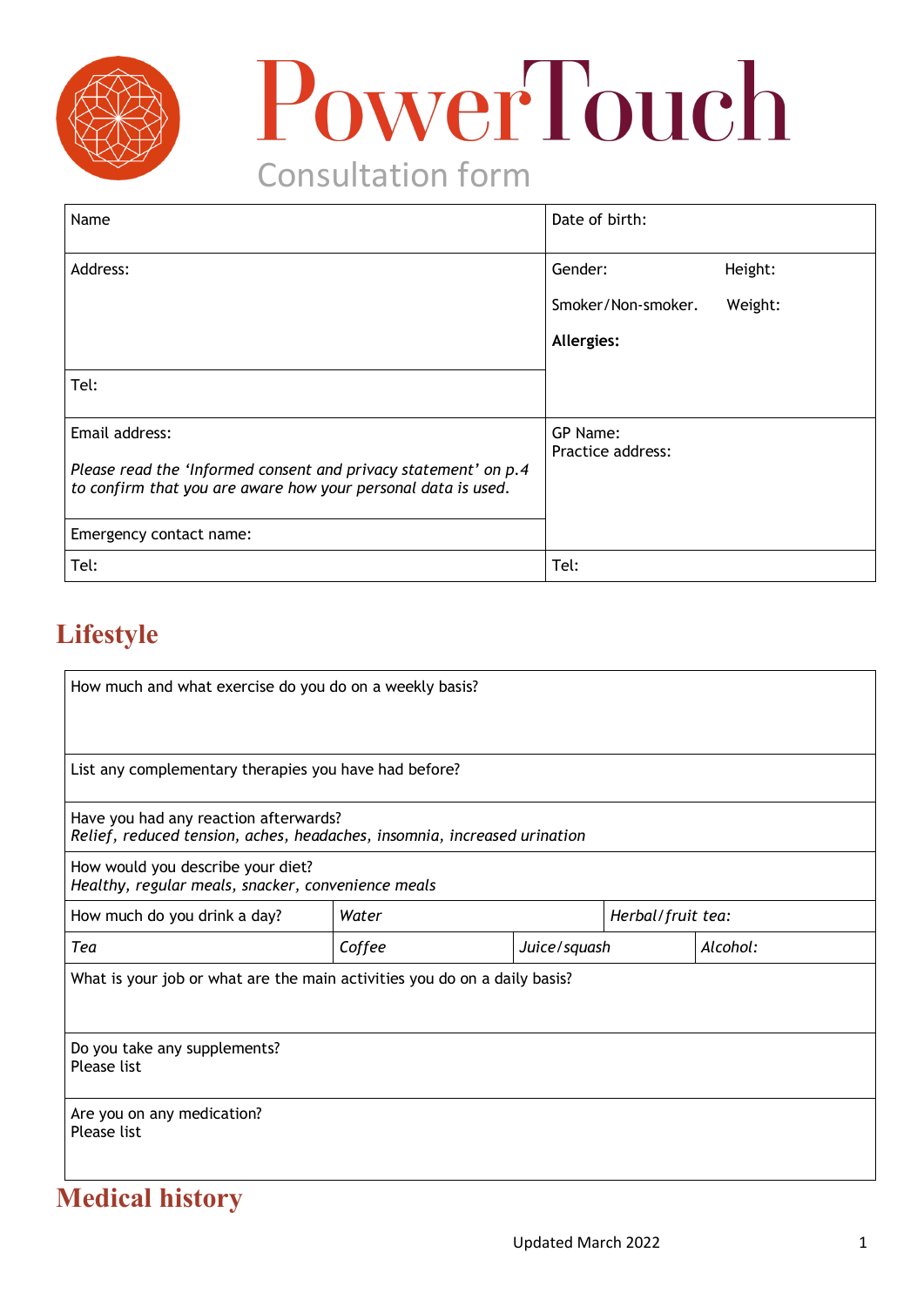| <b>Circulatory problems</b>      | High bp                              | Low bp                | High cholesterol                      |  |
|----------------------------------|--------------------------------------|-----------------------|---------------------------------------|--|
|                                  | <b>Bruise easily</b>                 | Varicose veins        | Cold hands/feet                       |  |
|                                  | Thrombosis/DVT                       | Angina/heart problems |                                       |  |
| <b>Details</b>                   |                                      |                       |                                       |  |
| Skin problems                    | Eczema                               | Psoriasis/Rosacea     | Impetigo                              |  |
|                                  | Cuts                                 | Scars/Burns           |                                       |  |
| <b>Details</b>                   |                                      |                       |                                       |  |
| <b>Respiratory complaints</b>    | Hayfever                             | Asthma                | <b>Bronchitis</b>                     |  |
| Nervous system disorders         | Headaches                            | Migraines             | MS/MD                                 |  |
|                                  | Epilepsy                             | Parkinson's           | Numbness/Tingling<br>(where?)         |  |
| <b>Details</b>                   |                                      |                       |                                       |  |
| <b>Urological considerations</b> | Prostate                             | Gynae                 | Incontinence                          |  |
| <b>Details</b>                   |                                      |                       |                                       |  |
| Obstetric history                | Pregnant                             | C-Sections (No.)      | Episiotomy                            |  |
| <b>Details</b>                   |                                      |                       |                                       |  |
| <b>Contagious disorders</b>      | Wart/Verrucas                        | Cold sores/Herpes     | Athlete's foot                        |  |
|                                  | Shingles                             | <b>HIV</b>            | TB                                    |  |
| <b>Details</b>                   |                                      |                       |                                       |  |
| <b>Emotional considerations</b>  | Depression                           | Bereavement           | Stress/anxiety                        |  |
| <b>Details</b>                   |                                      |                       |                                       |  |
| Other health problems            | Surgery                              | <b>Diabetes</b>       | Cancer                                |  |
| <b>Details</b>                   |                                      |                       |                                       |  |
| <b>Covid checks</b>              | Fatigue                              | <b>Breathlessness</b> | Palpitations                          |  |
|                                  | Persistent cough                     | Blood clotting issues | Gastro-intestinal issues              |  |
|                                  | Vaccination None/Fully<br>vaccinated | Smell/taste           | Brain fog/Concentration<br>difficulty |  |
| <b>Details</b>                   |                                      |                       |                                       |  |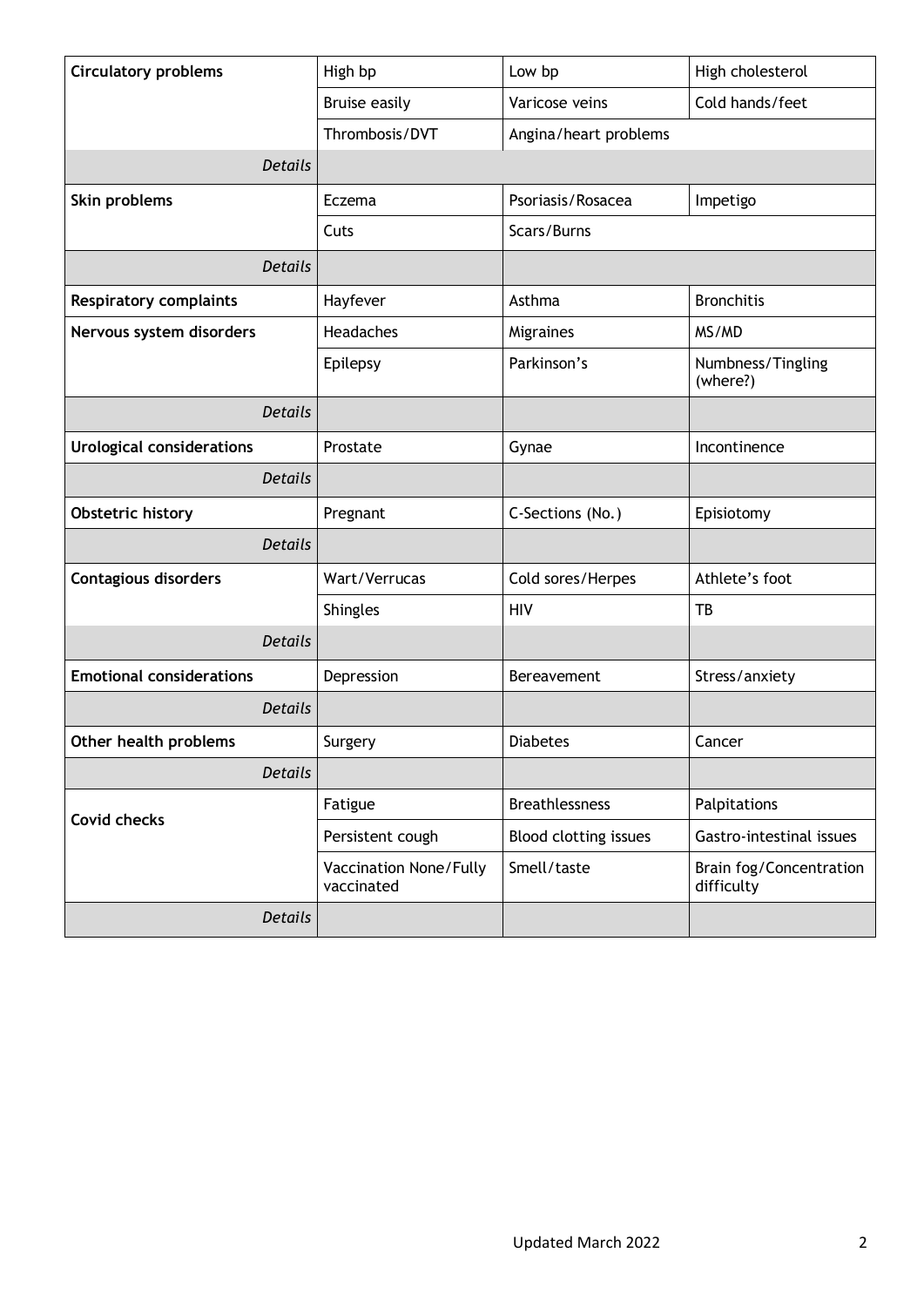#### **Your treatment**

Why are you here today?

Please list any injuries in chronological order. Any that have caused scars or surgery as a result should all be indicated on the attached musculoskeletal chart also.

Are there any movements that are painful and/or difficult for you to do?

| Current pain levels:                          | Current stress levels:                        |
|-----------------------------------------------|-----------------------------------------------|
| $\odot$ 1, 2, 3, 4, 5, 6, 7, 8, 9, 10 $\odot$ | $\odot$ 1, 2, 3, 4, 5, 6, 7, 8, 9, 10 $\odot$ |

What is it you want to achieve from the treatment? Is there a long term plan?

**ELLES** 

#### **Musculoskeletal issues**

Please indicate on chart below any areas of pain that you experience, eg osteoarthritis, back ache, muscle strains. Also use this chart to mark up any scars or old injuries that you have had. Examples are:

**Head**: dental implants, broken nose, concussion **Neck**: whiplash, cervical fusion, reduced movement **Shoulders**: rotator cuff, impingement, frozen shoulder **Arms and hands**: broken bones, carpal tunnel **Trunk**: broken ribs, belly button piercing **Back: lumbar disc problems**, sciatica, spondylolisthesis **Hips**: impingement, partial/full hip replacement, **Knee**: pain, replacement, ligament damage **Legs**: ITB, groin strain, breaks **Ankle**: sprain, pinned **Feet**: bunions, Morton's neuroma, high or low arches



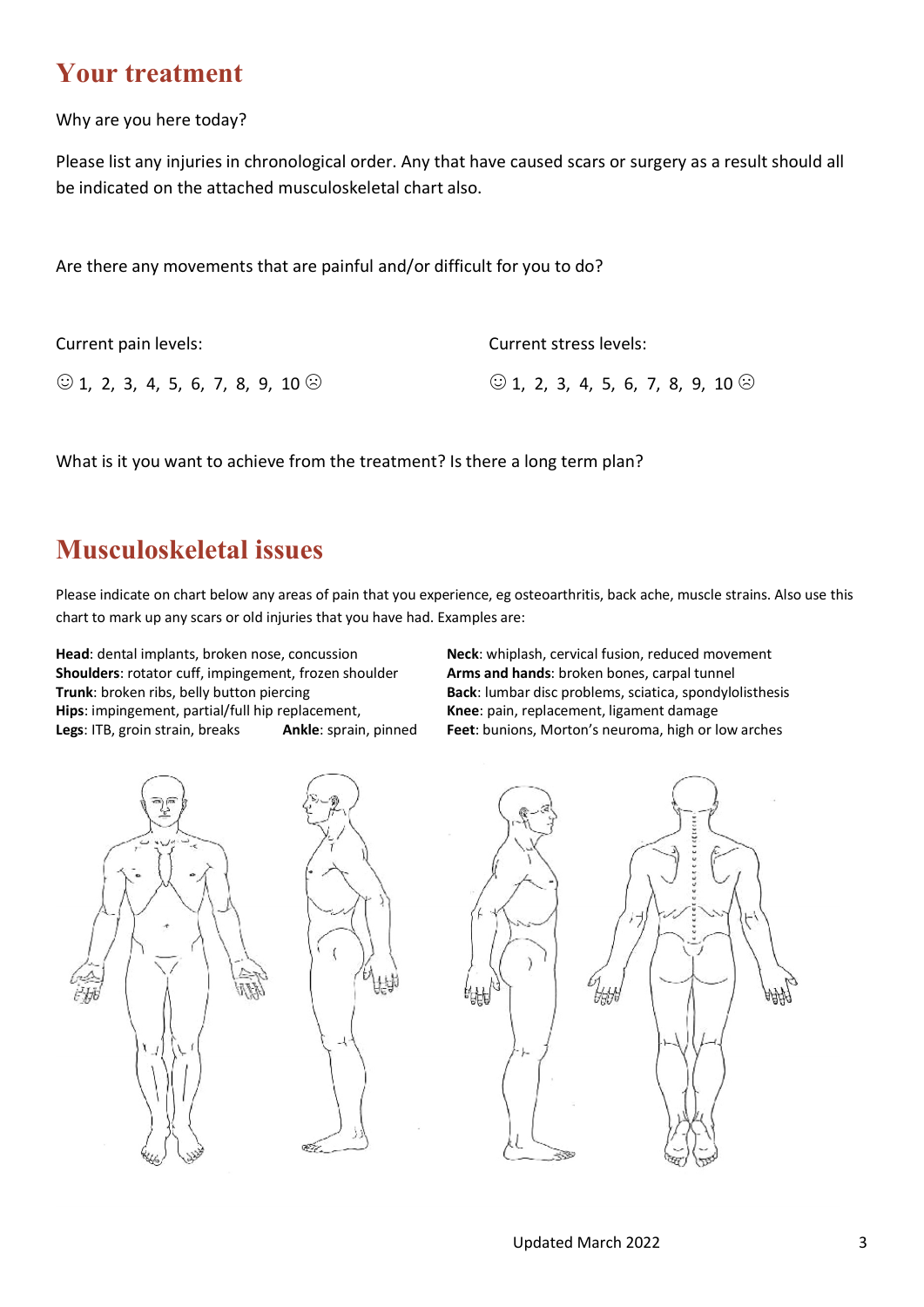## **Treatment notes**

|             | <b>SLS</b> |           |           | Perturbation |    |    |     |          |
|-------------|------------|-----------|-----------|--------------|----|----|-----|----------|
| OA          | Flexion    | Extension | Abduction | Adduction    | IR | ER | LFI | Rotation |
| AROM        |            |           |           |              |    |    |     |          |
| <b>PROM</b> |            |           |           |              |    |    |     |          |
| <b>RROM</b> |            |           |           |              |    |    |     |          |

#### Special orthopaedic tests: